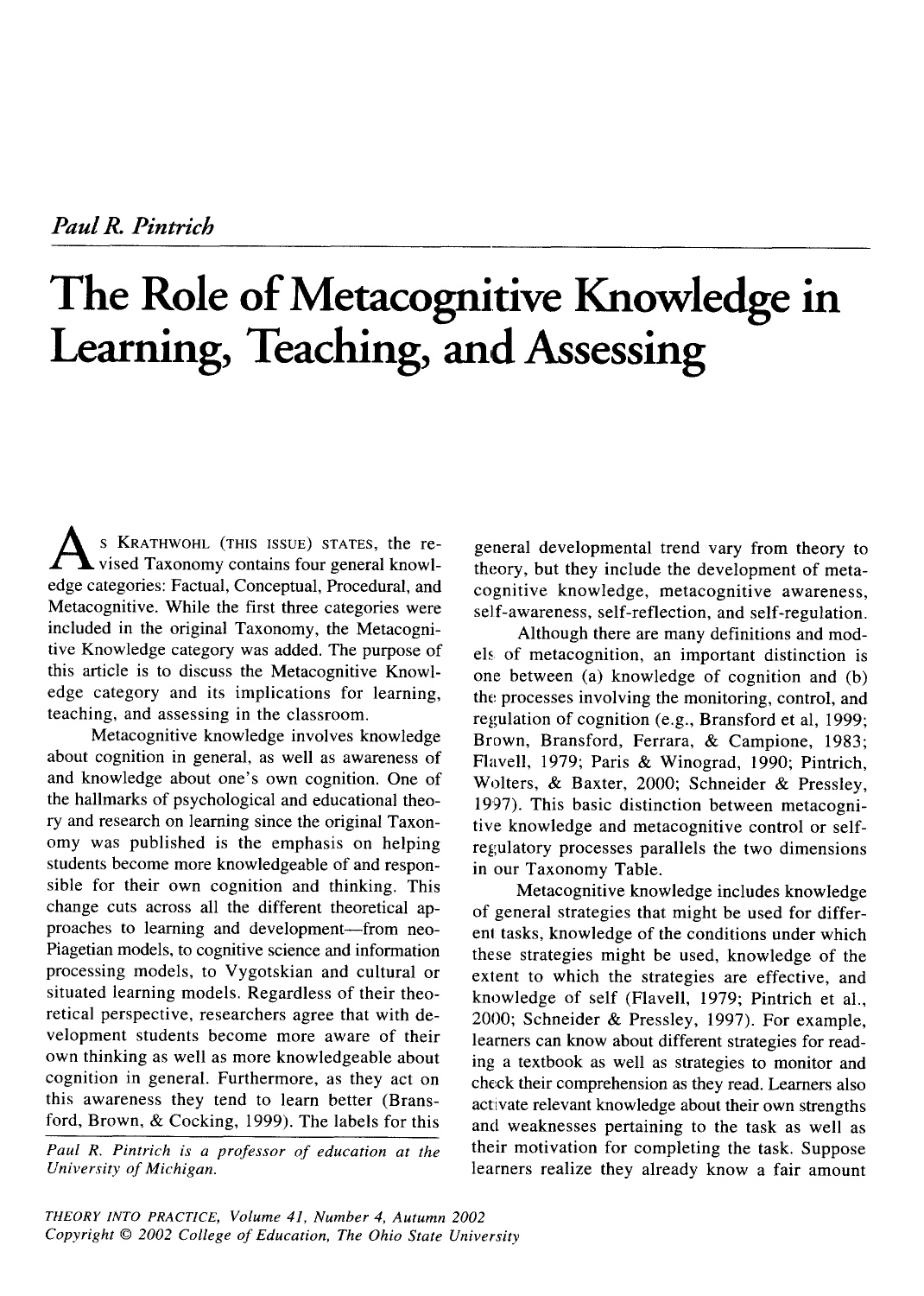about the topic of a chapter in a textbook (which they may perceive as a strength), and that they are interested in this topic (which may enhance their motivation). This realization could lead them to change their approach to the task, such as adjusting their reading approach or rate. Finally, learners also can activate the relevant situational or conditional knowledge for solving a problem in a certain context (e.g., in this classroom; on this type of test; in this type of real-life situation, etc.). They may know, for example, that multiple-choice tests require only recognition of the correct answers, not actual recall of the information, as required in essay tests. This type of metacognitive knowledge might influence how they subsequently prepare for an examination.

In contrast, metacognitive control and selfregulatory processes are cognitive processes that learners use to monitor, control, and regulate their cognition and learning. As such, they fit under the six cognitive process categories and specific cognitive processes in the revised Taxonomy. The metacognitive and self-regulatory processes are well represented in tasks such as checking, planning, and generating. Accordingly, on the Knowledge dimension, Metacognitive Knowledge categories refer only to knowledge of cognitive strategies, not the actual use of those strategies.

# **Three Types of Metacognitive Knowledge**

In Flavell's (1979) classic article on metacognition, he suggested that metacognition included knowledge of strategy, task, and person variables. We represented this general framework in our categories by including students' knowledge of general strategies for learning and thinking (Da - Strategic knowledge) and their knowledge of cognitive tasks as well as when and why to use these different strategies (Db - Knowledge about cognitive tasks, including appropriate contextual and conditional knowledge). Finally, we included knowledge about the self (the person variable) in relation to both cognitive and motivational components of performance (Dc - Self-knowledge).

# **Strategic knowledge**

Strategic knowledge is knowledge of general strategies for learning, thinking, and problem solving. These strategies are applicable across all or most academic disciplines or subject matter domains in contrast to more specific strategies from the disciplines or domains. Consequently, these strategies can be used across a large number of different tasks and domains, rather than being most useful for one particular type of task in one specific subject area (e.g., solving a quadratic equation in mathematics, applying Ohm's law in science).

Strategic knowledge includes knowledge of the various strategies students might use to memorize material, to extract meaning from text, and to comprehend what they hear in classrooms or what they read in books and other course materials. Although there are a large number of different learning strategies, they can be grouped into three general categories: rehearsal, elaboration, and organizational (Weinstein & Mayer, 1986). Rehearsal strategies refer to the strategy of repeating words or terms to be remembered over and over to oneself, generally not the most effective strategy for learning more complex cognitive processes. In contrast, elaboration strategies include various mnemonics for memory tasks, as well strategies such as summarizing, paraphrasing, and selecting main ideas from texts. These elaboration strategies result in deeper processing of the material to be learned and result in better comprehension and learning than do rehearsal strategies. Finally, organizational strategies include various forms of outlining, concept mapping, and note taking, where the student makes connections between and among content elements. Like elaboration strategies, these organizational strategies usually result in better comprehension and learning than rehearsal strategies.

In addition to these general learning strategies, students can have knowledge of various metacognitive strategies that will be useful to them in planning, monitoring, and regulating their learning and thinking. These strategies include ways individuals plan their cognition (e.g., set subgoals), monitor their cognition (e.g., ask themselves questions as they read a piece of text; check their answer to a math problem), and regulate their cognition (e.g., re-read something they don't understand; go back and "repair" their calculating mistake in a math problem). Again, in this category we refer to students' knowledge of these various strategies, not their actual use.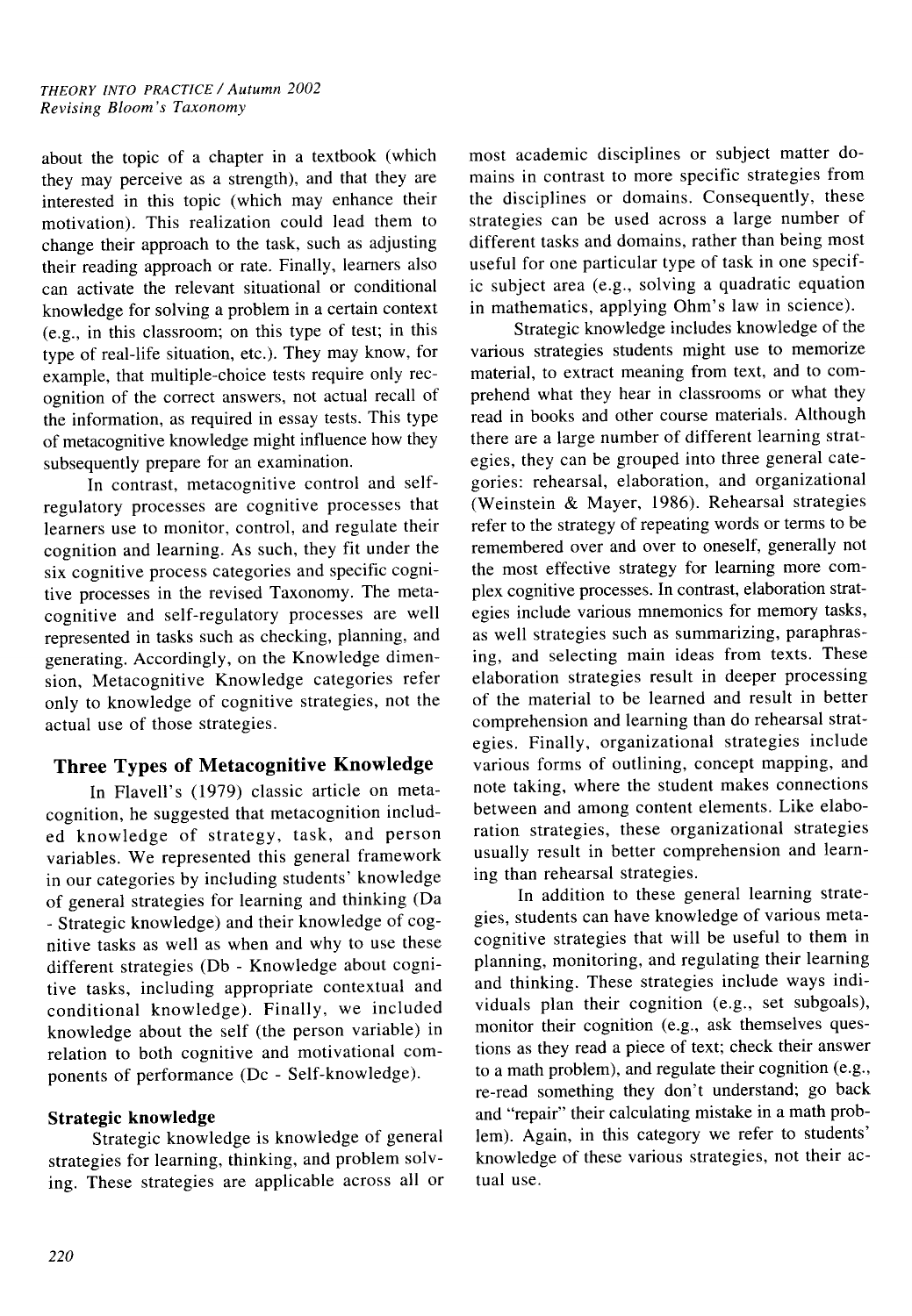Finally, there are a number of general strategies for problem solving and thinking. These strategies represent the various heuristics individuals can use to solve problems, particularly ill-defined problems where there is no definitive algorithmic solution. In the problem-solving area they can include the knowledge of means-ends analysis as well as knowledge of working backward from the desired goal state. In terms of thinking, there are a number of general strategies for deductive and inductive thinking, such as evaluating the validity of different logical statements, avoiding circularity in arguments, making appropriate inferences from different sources of data, and drawing on appropriate samples to make inferences.

#### **Knowledge about cognitive tasks**

In addition to knowledge about various strategies, individuals also accumulate knowledge about different cognitive tasks. Knowledge of tasks includes knowledge that different tasks can be more or less difficult and may require different cognitive strategies. A recall task is more difficult than a recognition task, for example, because in the recall task, the individual must actively search memory and retrieve the relevant information; while in the recognition task, the emphasis is on discriminating among alternatives and selecting the appropriate answer.

As students develop their knowledge of different learning and thinking strategies and their use, this knowledge reflects the "what" and "how" of the different strategies. However, this knowledge may not be enough for expertise in learning. Students also must develop some knowledge about the "when" and "why" of using these strategies appropriately (Paris, Lipson, & Wixson, 1983). Because not all strategies are appropriate for all situations, the learner must develop some knowledge of the different conditions and tasks where the different strategies are used most appropriately.

If one thinks of strategies as cognitive "tools" that help learners construct their understanding, then just as the carpenter uses a variety of different tools for all the tasks that go into building a house, the learner must use different tools for different cognitive tasks. Of course one tool, such as a hammer, can be used in different ways for dif-

ferent tasks, but this is not necessarily the most adaptive use of the hammer-particularly if there are other tools that are better suited to the task. In the same way, specific learning and thinking strategies are better suited to different tasks. For example, if one confronts a novel problem that is ill-defined, then general problem-solving heuristics may be very useful. In contrast, if one confronts a physics problem regarding the second law of thermodynamics, more specific procedural knowledge, not general metacognitive knowledge, will be much more useful and adaptive for this task. An important aspect of learning about strategies is the knowledge of when and why to use them appropriately.

Another important aspect of conditional knowledge concerns the local situational and general social, conventional, and cultural norms for the use of different strategies. For example, a teacher may encourage the use of certain strategies for reading. A student who knows the teacher's strategic preferences is better able to adapt to the demands of this teacher's classroom. In the same manner, different cultures may have norms for the use of different strategies and ways of thinking about problems. Again, knowing these norms can help students adapt to the demands of the culture in terms of solving the problem.

#### **Self-knowledge**

Along with knowledge of different strategies and knowledge of cognitive tasks, Flavell (1979) proposed that self-knowledge was an important component of metacognition. Self-knowledge includes knowledge of one's strengths and weaknesses. For example, a student who knows that he or she generally does better on multiple-choice tests than on essay tests has some metacognitive selfknowledge about his or her test-taking ability. This knowledge may be useful to the student as he or she studies for the two different types of tests. One of the hallmarks of experts is that they know when they don't know something and have to rely on some general strategies for finding the appropriate information. This self-awareness of the breadth and depth of one's own knowledge base is an important aspect of self-knowledge. Finally, individuals need to be aware of the different types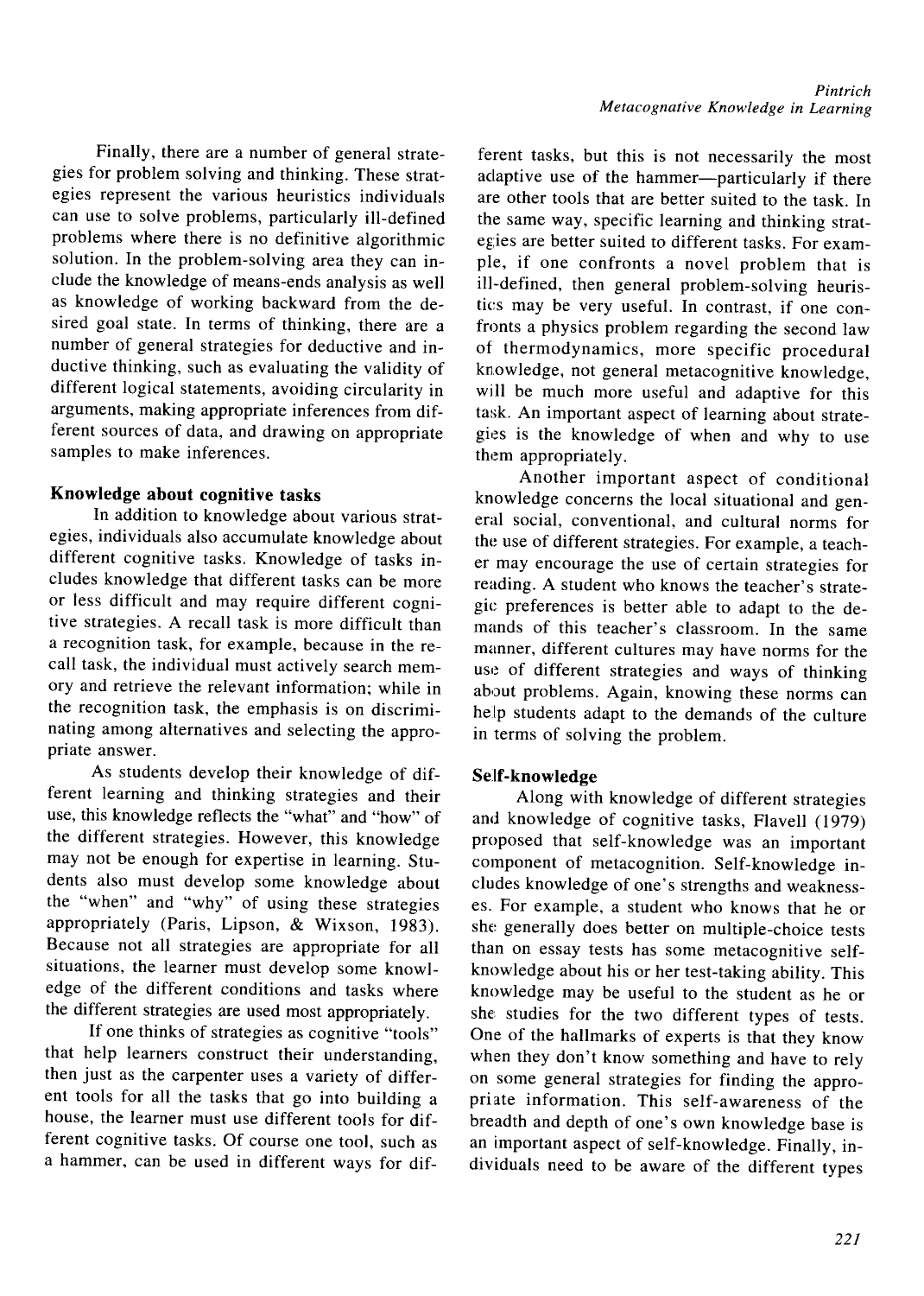of strategies they are likely to rely on in different situations. An awareness that one overrelies on a particular strategy when there may be other more adaptive strategies for the task could lead to the possibility of a change in strategy use.

In addition to general self-knowledge, individuals also have beliefs about their motivation. These include judgments of their capability to perform a task (self-efficacy), their goals for completing a task (learning or just getting a good grade), and the interest and value the task has for them (high interest and high value versus low interest and low value). Although these motivational beliefs are usually not considered in cognitive models, there is a fairly substantial body of literature emerging that shows important links between students' motivational beliefs and their cognition and learning (Pintrich & Schrauben, 1992; Pintrich & Schunk, 2002; Snow, Corno, & Jackson, 1996). It seems important that just as students need to develop self-knowledge and self-awareness about their knowledge and cognition, they also need to develop self-knowledge and selfawareness about their motivation.

Although self-knowledge itself can be an important aspect of metacognitive knowledge, it is important to underscore the idea that *accuracy* of self-knowledge seems to be most crucial for learning. That is, we are not advocating that teachers try to boost students' self-esteem (a completely different construct from self-knowledge) by providing students with positive, but false, inaccurate, and misleading feedback about their strengths and weaknesses. It is much more important to have accurate perceptions and judgments of one's knowledge base and expertise than to have inflated and inaccurate self-knowledge (Pintrich & Schunk, 2002). If students do not realize they do not know some aspect of factual, conceptual, or procedural knowledge, it is unlikely they will make any effort to acquire or construct new knowledge. Accordingly, we stress the need for teachers to help students make accurate assessments of their self-knowledge, not inflate their self-esteem.

# **Implications for Learning, Teaching, and Assessing**

Metacognitive knowledge can play an important role in student learning and, by implication, in the ways students are taught and assessed in the classroom (Bransford et al., 1999). First, as previously noted, metacognitive knowledge of strategies and tasks, as well as self-knowledge, is linked to how students will learn and perform in the classroom. Students who know about the different kinds of strategies for learning, thinking, and problem solving will be more likely to use them. After all, if students do not know of a strategy, they will not be able to use it. Students who do know about different strategies for memory tasks, for example, are more likely to use them to recall relevant information. Similarly, students who know about different learning strategies are more likely to use them when studying. And, students who know about general strategies for thinking and problem solving are more likely to use them when confronting different classroom tasks (Bransford et al., 1999; Schneider & Pressley, 1997; Weinstein & Mayer, 1986). Metacognitive knowledge of all these different strategies enables students to perform better and learn more.

In addition, metacognitive knowledge of all these different strategies seems to be related to the transfer of learning; that is, the ability to use knowledge gained in one setting or situation in another (Bransford et al., 1999). Students are often confronted with new tasks that require knowledge and skills they have not yet learned. In this case, they cannot rely solely on their specific prior knowledge or skills to help them on the new task. When experts find themselves in this situation, they are likely to use more general strategies to help them think about or solve the problem. In the same manner, students, who by definition lack expertise in many areas, need to know about different general strategies for learning and thinking in order to use general strategies for new or challenging tasks.

Finally, in terms of learning, self-knowledge can be either an important facilitator or a constraint. Students who know their own strengths and weaknesses can adjust their own cognition and thinking to be more adaptive to diverse tasks and, thus, facilitate learning. If, for example, a student realizes that she does not know very much about a particular topic, she might pay more attention to the topic while reading and use different strategies to make sure she understands the topic being studied. In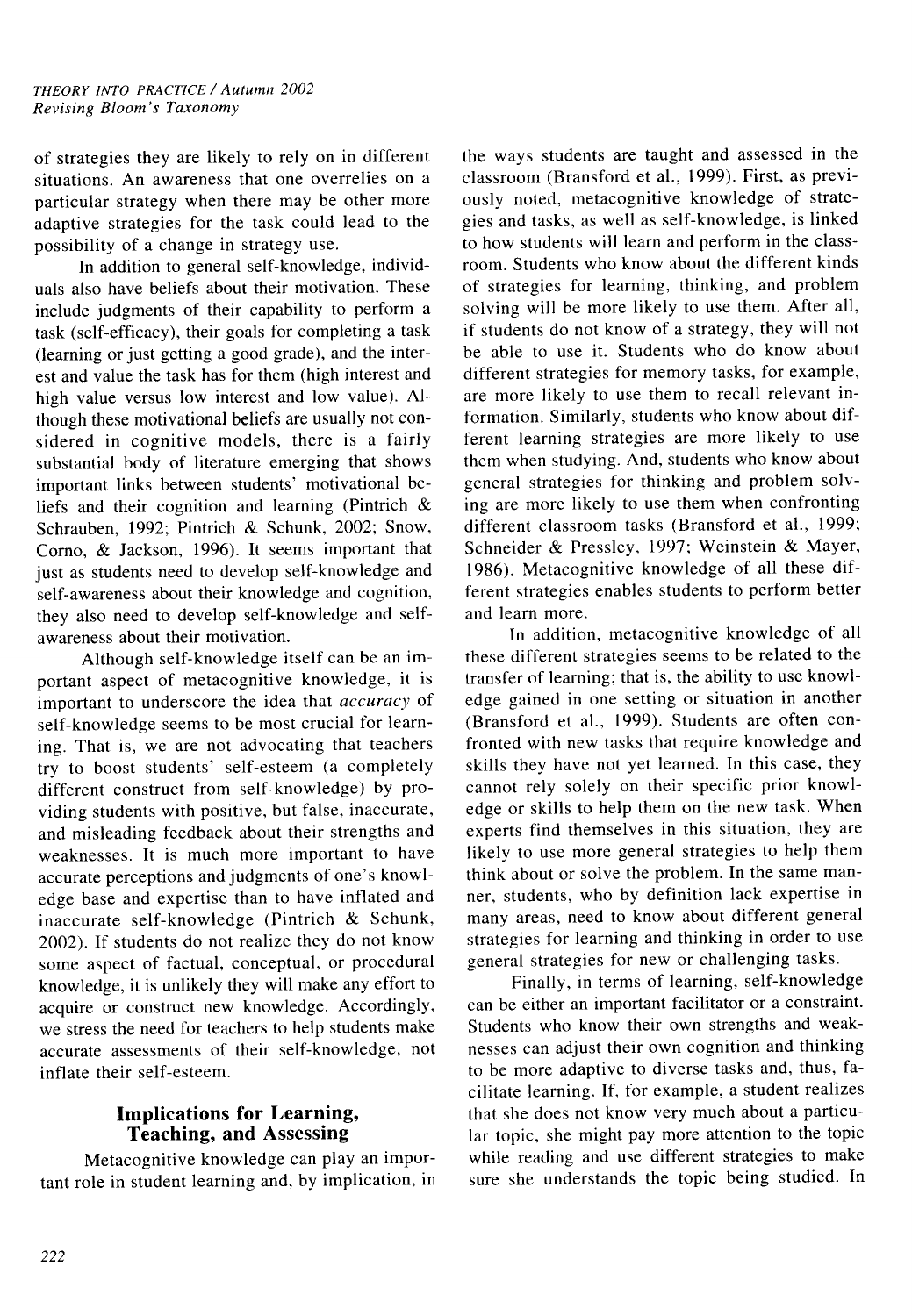the same manner, if a student is aware that she has difficulties on certain tests (e.g., mathematics versus history tests), then she can prepare for an upcoming mathematics test in an appropriate manner. Students who lack knowledge of their own strengths and weaknesses will be less likely to adapt to different situations and regulate their own learning in them. For example, if a student reads a text and thinks he understands it, but in reality does not, then he will be less likely to go back and reread or review the text to make sure it is understood. Similarly, a student who believes he understands the material thoroughly will not study for an upcoming test to the same extent as a student who knows he does not understand the material. A student who believes he understands the material when he does not will not do well on the test of that material because he did not study as well as the student who had an accurate perception of his lack of knowledge. Accordingly, lack of self-knowledge can be a constraint on learning.

There are several implications of the relationships among metacognitive knowledge, learning, teaching, and assessing. In terms of instruction, there is a need to teach for metacognitive knowledge *explicitly.* Teachers may do this in some lessons, but in many cases the instruction is more *implicit.* Simply stated, many teachers assume that some students will be able to acquire metacognitive knowledge on their own, while others lack the ability to do so. Of course, some students do acquire metacognitive knowledge through experience and with age, but many more students fail to do so. In our work with college students (see Hofer, Yu, & Pintrich, 1998; Pintrich, McKeachie, & Lin, 1987), we are continually surprised at the number of students who come to college having very little metacognitive knowledge; knowledge about different strategies, different cognitive tasks, and, particularly, accurate knowledge about themselves. Given the fact that students who go on to college are more likely to be better students in general suggests that there is a need to explicitly teach metacognitive knowledge in K-12 settings.

Having said this, it is not our expectation that teachers would teach for metacognitive knowledge in separate courses or separate units, although this can certainly be done (see Hofer et al., 1998;

Pintrich et al., 1987). It is more important that metacognitive knowledge is embedded within the usual content-driven lessons in different subject areas. General strategies for thinking and problem solving can be taught in the context of English, mathematics, science, social studies, art, music, and physical education courses. Science teachers, for example, can teach general scientific methods and procedures, but learning will likely be more effective when it is tied to specific science content, not taught in the abstract. Of course, in some skill areas, such as reading or writing, the teaching of metacognitive knowledge about different general strategies for reading comprehension or writing is both acceptable and desirable.

The key is that teachers plan to include some goals for teaching metacognitive knowledge in their regular unit planning, and then actually try to teach and assess for the use of this type of knowledge as they teach other content knowledge. One of the most important aspects of teaching for metacognitive knowledge is the explicit labeling of it for students. For example, during a lesson, the teacher can note occasions when metacognitive knowledge comes up, such as in a reading group discussion of the different strategies students use to read a section of a story. This explicit labeling and discussion helps students connect the strategies (and their names/labels) to other knowledge they may already have about strategies and reading. In addition, making the discussion of metacognitive knowledge part of the everyday discourse of the classroom helps foster a language for students to talk about their own cognition and learning. The shared language and discourse about cognition and learning among peers and between students and teacher helps students become more aware of their own metacognitive knowledge as well as their own strategies for learning and thinking. As they hear and see how their classmates approach a task, they can compare their own strategies with their classmates' and make judgments about the relative utility of different strategies. This type of discourse and discussion helps makes cognition and learning more explicit and less opaque to students, rather than being something that happens mysteriously or that some students "get" and learn and others struggle and don't learn.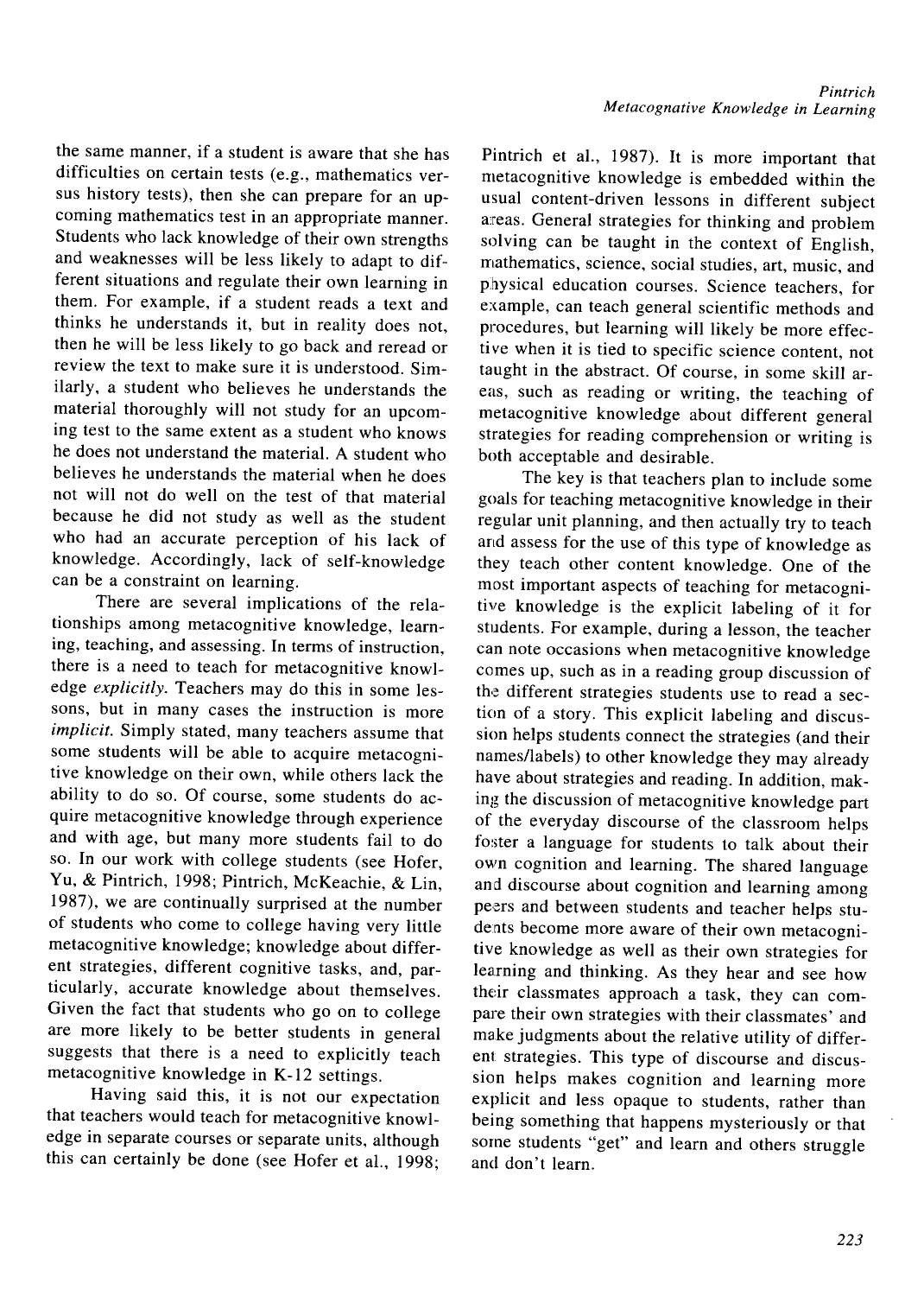In addition to the development of a classroom discourse around metacognitive knowledge, another important instructional strategy is the modeling of strategies, accompanied by an explanation of them. For example, as the teacher is solving a problem for the class, he might talk aloud about his own cognitive processes as he works through the problem. This provides a model for students, showing them how they use strategies in solving real problems. In addition, the teacher also might discuss why he is using this particular strategy for this specific problem, thereby also engaging students in issues concerning the conditional knowledge that governs when and why to use different strategies. As experts in their field, teachers have all kinds of implicit knowledge about strategies and when and why they are appropriate to use; however, students often lack the means to gain access to this knowledge. If the knowledge is never shared through discussion, modeling, or explicit instruction, it is difficult for students to learn.

In terms of implications for assessment, the inclusion of metacognitive knowledge in the revised Taxonomy is not meant to generate the development of separate sections of standardized or formal classroom tests on metacognitive knowledge. Metacognitive knowledge is important in terms of how it is used by students to facilitate their own learning. In this sense, it is more likely that any assessment of metacognitive knowledge by teachers will be informal rather than formal. For example, if teachers are teaching and discussing metacognitive knowledge as part of their normal classroom discourse, they will need to talk to their students about metacognitive knowledge and, perhaps more importantly, actually listen to the students as they talk about their own cognition and learning. As a result of these conversations, teachers will become aware of the general level of metacognitive knowledge in their classrooms and will be able to judge fairly quickly the level and depth of students' metacognitive knowledge. In many respects, this is no different from what teachers do to assess the level of content knowledge their students bring to their classrooms. They start a discussion, ask some questions, listen to the answers, and talk with the students. Based on this discourse, they can quickly estimate the depth of students'

prior knowledge. This type of informal assessment can be used to calibrate the instruction to help students gain both content knowledge (whether it be factual, conceptual, or procedural) and metacognitive knowledge.

From these informal "assessment conversations," teachers also may be able to make inferences about the level of metacognitive knowledge of individual students. Just as there is variance in the content knowledge that students bring to the classroom, it is likely there will be a wide distribution of metacognitive knowledge in a class of 20-30 students. This information about individual students can be used to adapt instruction to individual differences. Teachers can talk to students individually or in small groups to estimate levels of metacognitive knowledge. Finally, more formal questionnaires and interview procedures can be used to assess students' metacognitive knowledge concerning their learning strategies as well as their knowledge about different tasks and contexts (see Baker & Cerro, 2000; Pintrich et al., 2000).

As mentioned previously, an important component of metacognitive knowledge is self-knowledge. In terms of assessment, a focus on self-knowledge implies that students should have the opportunity to assess their own strengths and weaknesses. Although this will occasionally happen in larger, public groups, it is important for motivational reasons that self-assessment is more private, occurring between one teacher and one student (see Pintrich & Schunk, 2002). In this way, students are able to meet individually with their teachers to discuss their perceptions of their own strengths and weaknesses, and teachers can provide them with feedback about these perceptions. Portfolio assessment sometimes offers students the opportunity to reflect on their work as represented in the portfolio and this certainly provides self-assessment information to them. As students have more opportunities to reflect on their own learning, they will develop more self-knowledge that can be helpful to them.

# **Conclusion**

In summary, metacognitive knowledge is a new category of knowledge in the revised Taxonomy. However, given its important role in learning, it is a welcome and much-needed addition. Although there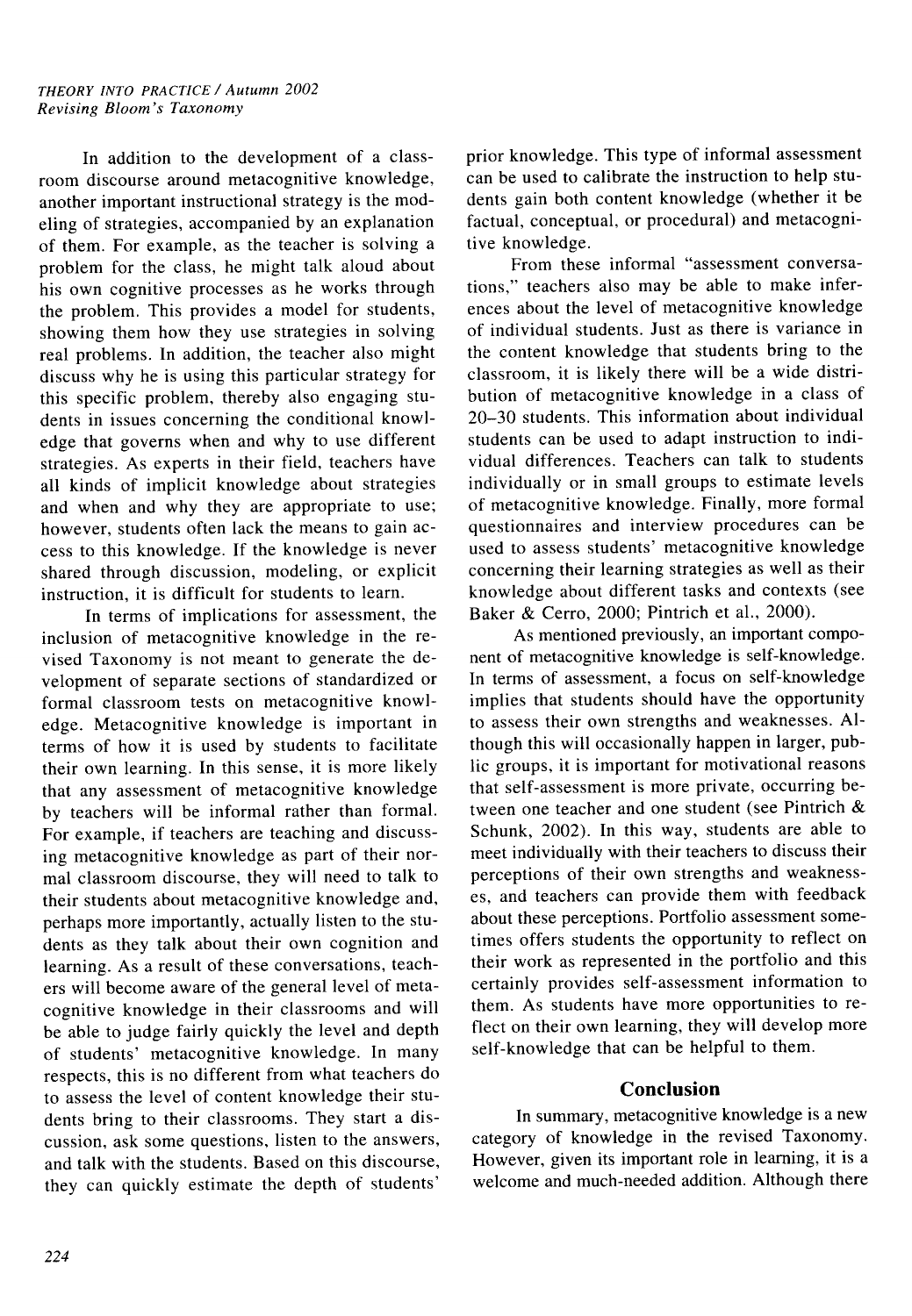are different kinds of metacognitive knowledge, three general types are of particular importance. Strategic knowledge refers to knowledge of strategies for learning and thinking. Knowledge of tasks and their contexts represents knowledge about different types of cognitive tasks as well as classroom and cultural norms. Finally, self-knowledge is a critically important component of metacognitive knowledge. Because metacognitive knowledge in general is positively linked to student learning, explicitly teaching metacognitive knowledge to facilitate its development is needed. As the revised Taxonomy emphasizes, the need to align objectives, instruction, and assessment requires us to consider the role that metacognitive knowledge plays in the classroom.

#### **References**

- Baker, L., & Cerro, L. (2000). Assessing metacognition in children and adults. In G. Schraw & J. Impara (Eds.), *Issues in the measurement of metacognition* (pp. 99-145). Lincoln, NE: Buros Institute of Mental Measurements.
- Bransford, **J.,** Brown, A., & Cocking, R. (1999). *How people learn: Brain, mind, experience, and school.* Washington, DC: National Academy Press.
- Brown, A., Bransford, J., Ferrara, R., & Campione, J. (1983). Learning, remembering, and understanding. In P.H. Mussen (Series Ed.) & J. Flavell & E. Markman (Vol. Eds.), *Handbook of child psychology: Vol. 3. Cognitive development* (4th ed., pp. 77-166). New York: Wiley.
- Flavell, J. (1979). Metacognition and cognitive monitoring: A new area of cognitive-developmental inquiry. *American Psychologist, 34,* 906-911.

Hofer, B., Yu, S., & Pintrich, P.R. (1998). Teaching

college students to be self-regulating learners. In D.H. Schunk & B.J. Zimmerman (Eds.), *Self-regulated learning: From teaching to self-reflective practice* (pp. 57-85). New York: Guilford.

- Paris, S., Lipson, M., & Wixson, K. (1983). Becoming a strategic reader. *Contemporary Educational Psychology, 8,* 293-316.
- Paris, S., & Winograd, P. (1990). How metacognition can promote academic learning and instruction. In B.F. Jones & L. Idol (Eds.), *Dimensions of thinking and cognitive instruction* (pp. 15-51). Hillsdale, NJ: Erlbaum.
- Pintrich, P.R., McKeachie, W.J., & Lin, Y. (1987). Teaching a course in learning to learn. *Teaching of Psychology, 14,* 81-86.
- Pintrich, P.R., & Schrauben, B. (1992). Students' motivational beliefs and their cognitive engagement in classroom tasks. In D. Schunk & J. Meece (Eds.), *Student perceptions in the classroom: Causes and consequences* (pp. 149-183). Hillsdale, NJ: Erlbaum.
- Pintrich, P.R., & Schunk, D.H. (2002). *Motivation in education: Theory, research, and applications.* Upper Saddle River, NJ: Merrill Prentice-Hall.
- Pintrich, P.R., Wolters, C., & Baxter, G. (2000). Assessing metacognition and self-regulated learning. In G. Schraw & J. Impara (Eds.), *Issues in the measurement of metacognition* (pp. 43-97). Lincoln, NE: Buros Institute of Mental Measurements.
- Schneider, W., & Pressley, M. (1997). *Memory development between two and twenty.* Mahwah, NJ: Lawrence Erlbaum Associates.
- Snow, R., Corno, L., & Jackson, D. (1996). Individual differences in affective and cognitive functions. In D. Berliner & R. Calfee (Eds.), *Handbook of Educational Psychology* (pp. 243-3 10). New York: Macmillan.
- Weinstein, C.E., & Mayer, R. (1986). The teaching of learning strategies. In M.C. Wittrock (Ed.), *Handbook of research on teaching* (pp. 315-327). New York: Macmillan.

ip